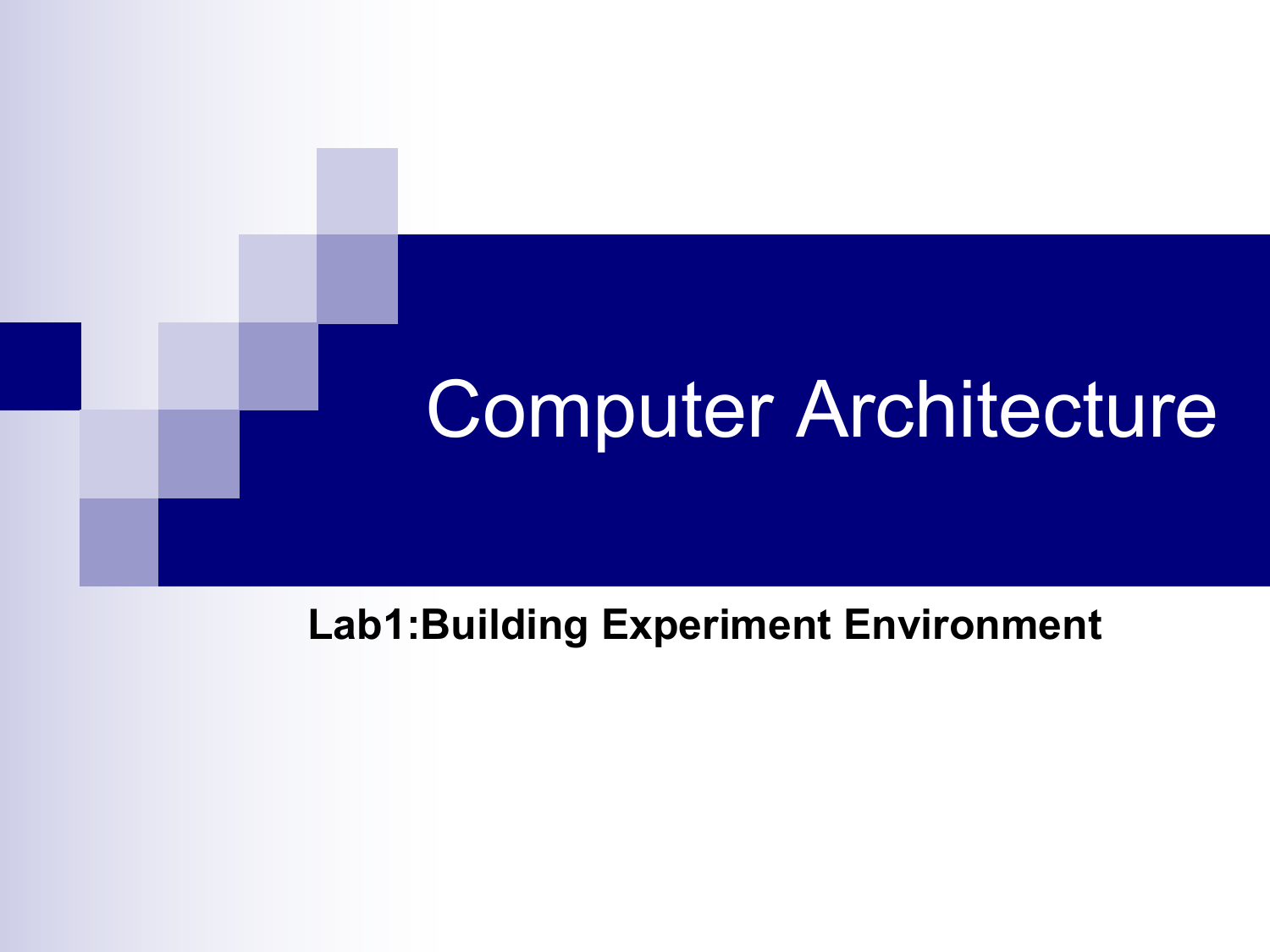## VirtualBox Introduction

■ VirtualBox can run many guest operating systems on a host operating system in X86/AMD64 machine.

 $\blacksquare$  We use it to build a Linux environment for developing our full system simulation platform.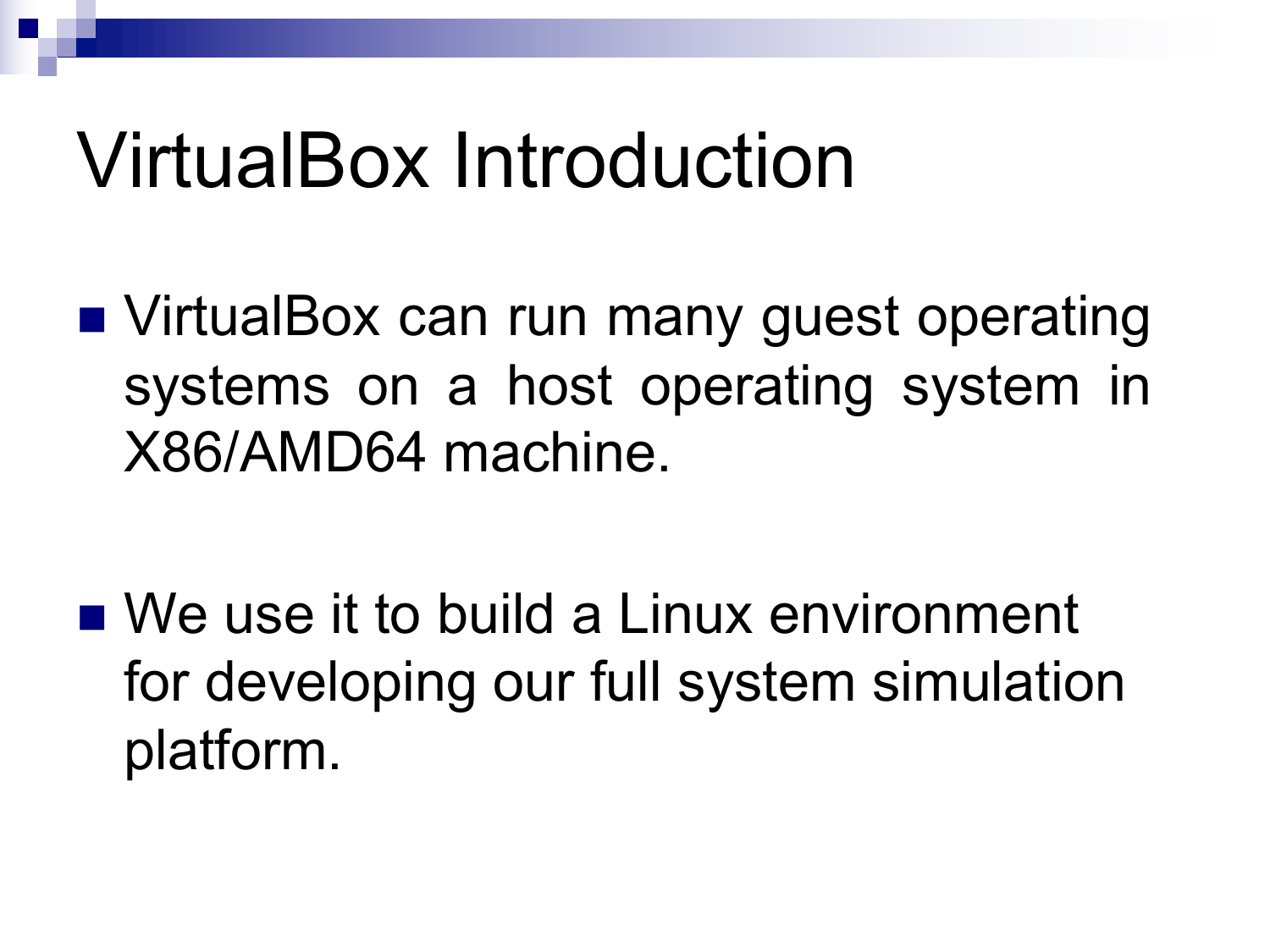## QEMU Introduction

- Unlike Virtualbox is binding with IA32, QEMU can run OSes and programs made for one machine on a different machine.
- $\blacksquare$  QEMU makes this characteristic possible by supporting the portable dynamic translation.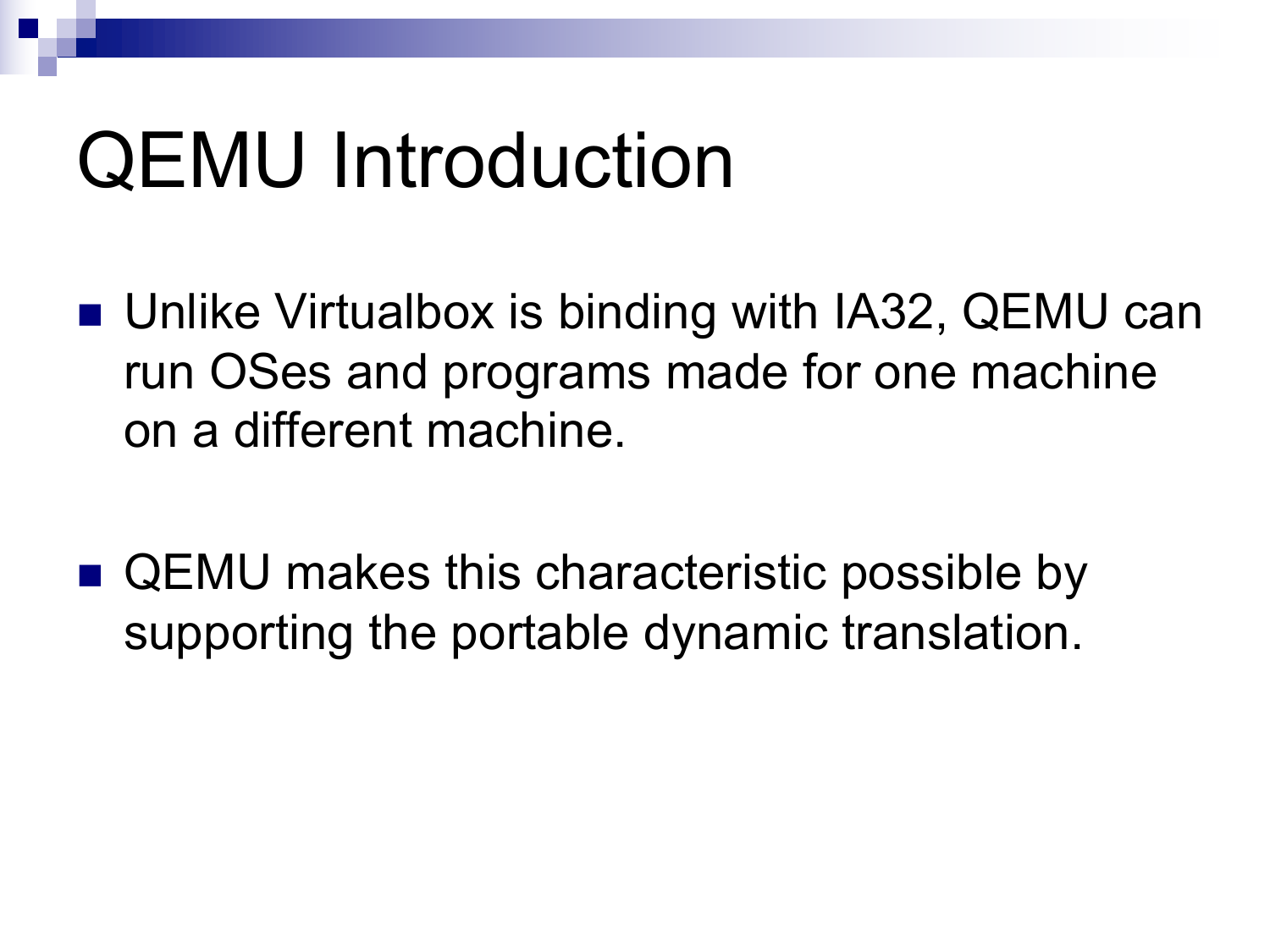# QEMU Introduction (Cont.)

### **n** portable dynamic translation

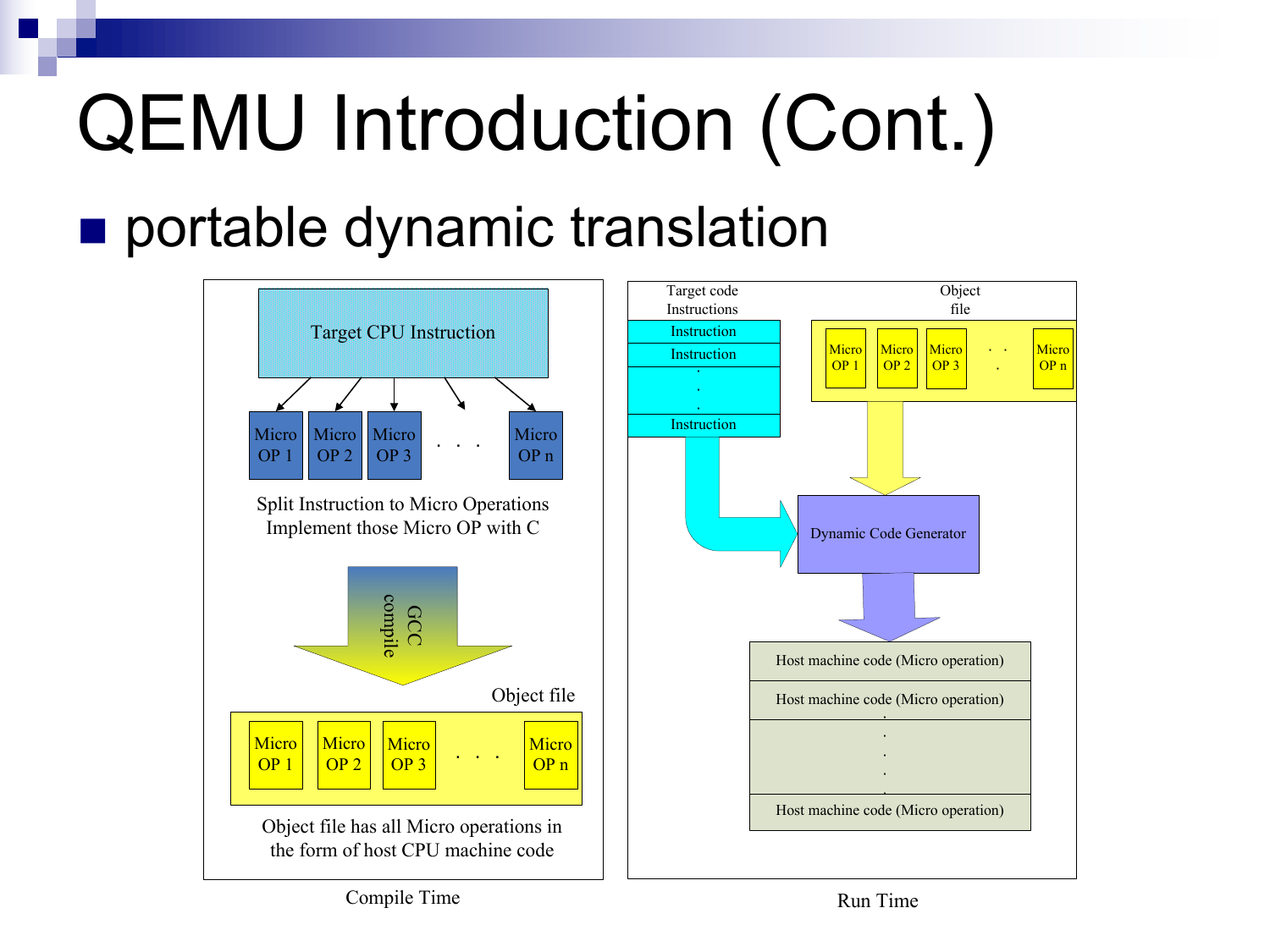## Building Linux Environment ■ Get Virtualbox

□<https://www.virtualbox.org/wiki/Downloads>

### ■ Get Ubuntu image

- □[https://www.ubuntu.com/download/desktop](http://61.164.110.188:82/Centos/)
- $\square$  We use Ubuntu 18.04.1 LTS
- $\Box$  You can chose the proper one or other Linux distribution such as CentOS.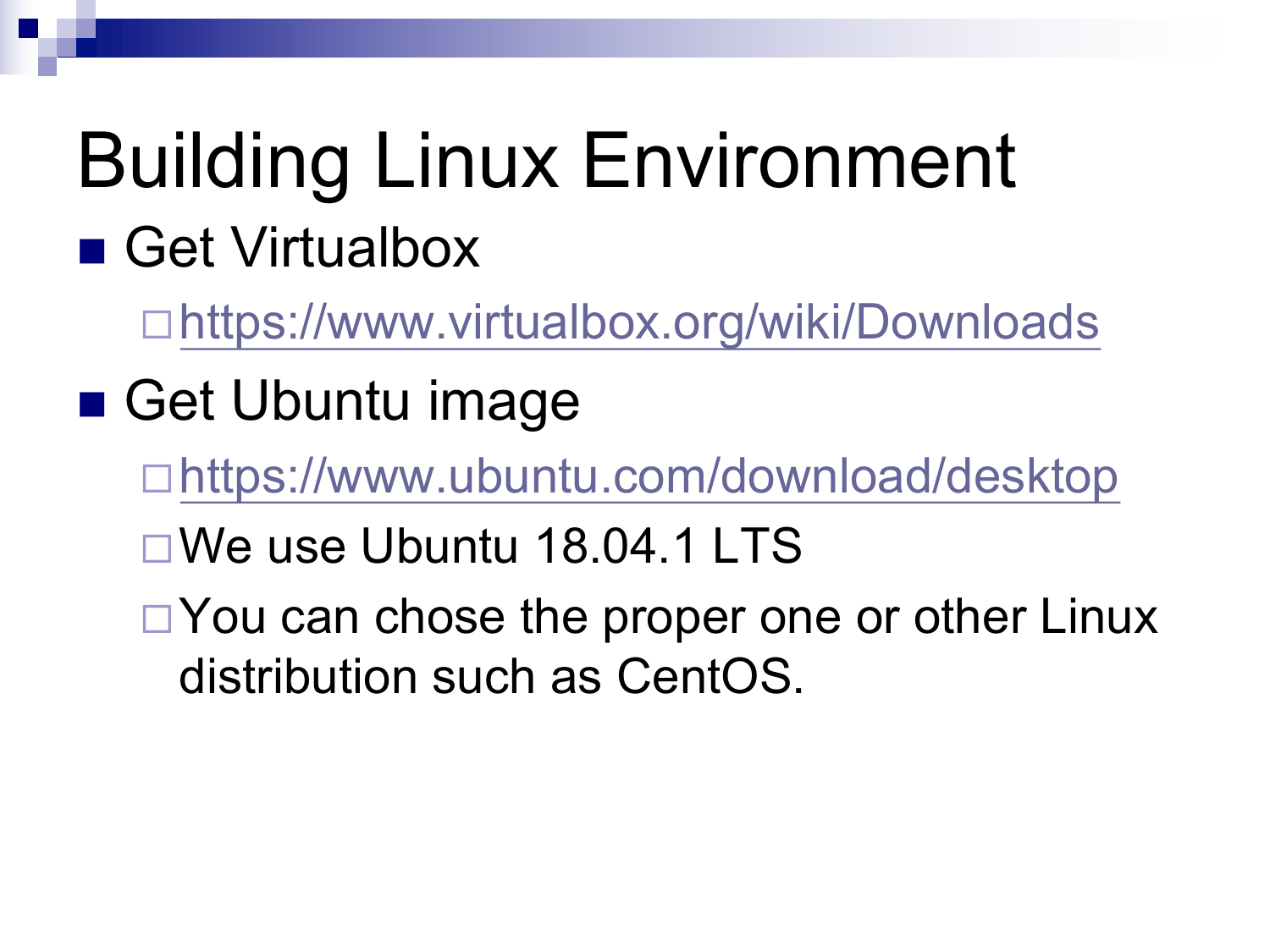## Building Virtual Machine

- **n** Install Virtualbox
- Build the virtual machine
	- □ 點選新增後按照步驟執行(如果是採用centos, 版本可選Red Hat 64)
	- □ 虛擬機器資料夾可在"檔案->喜好"設定內修改

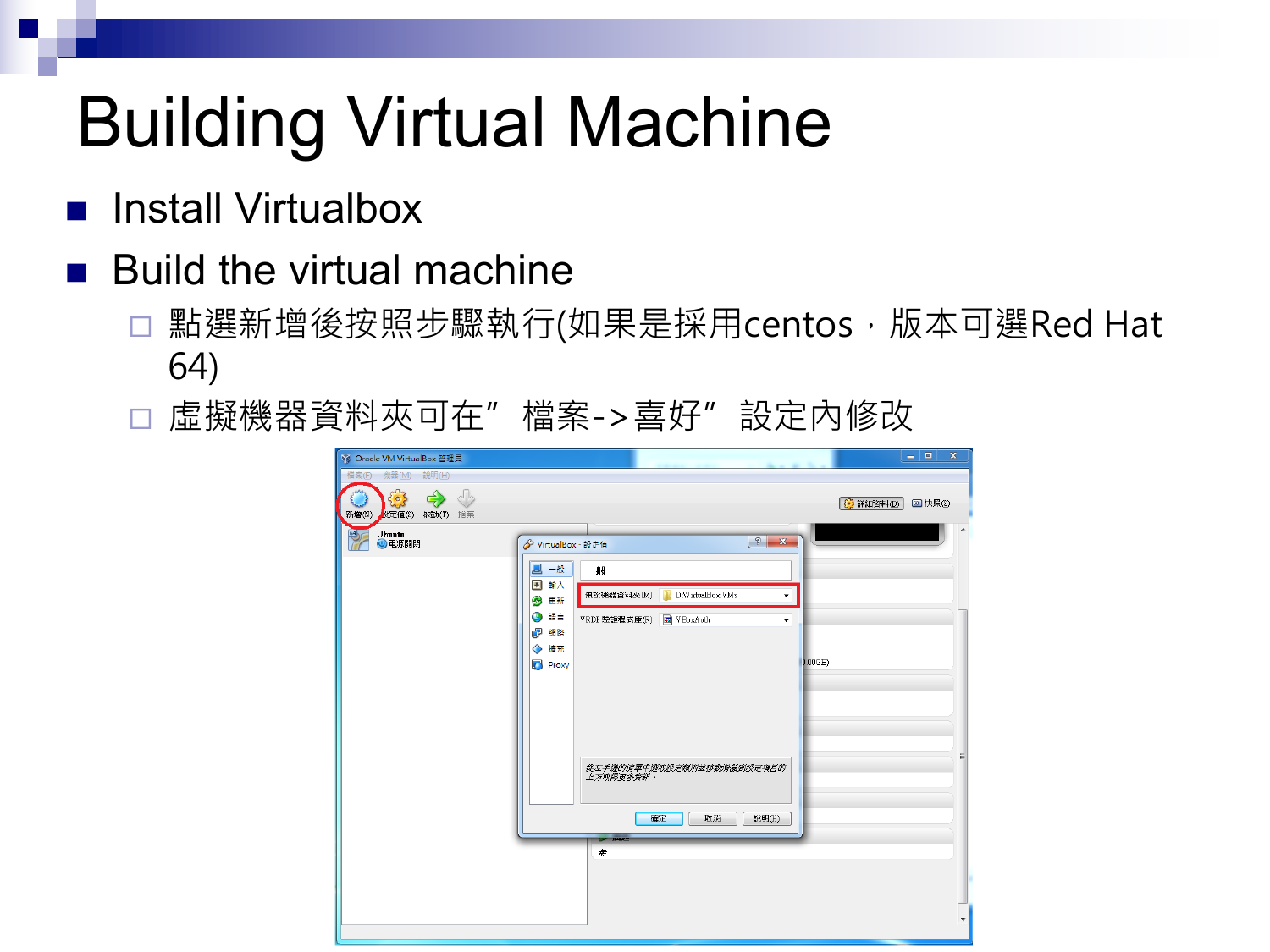## Setting Virtual Machine

#### ■ 點選系統->存放裝置 選擇光碟機圖示

□ 選擇虛擬光碟機並且選取剛剛所下載的Ubuntu映像檔

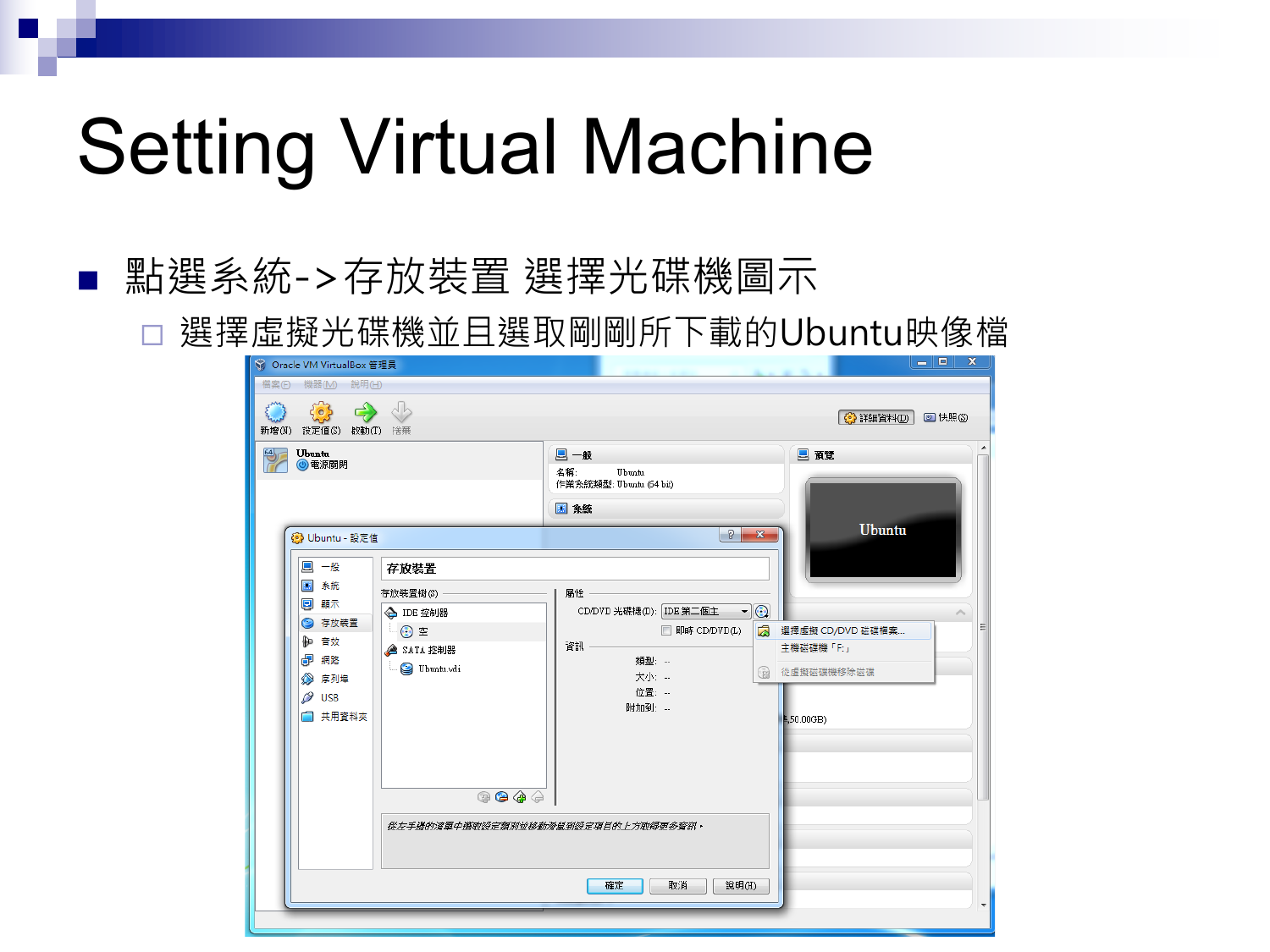# Setting Virtual Machine (Cont.)

■ 選擇 ″ 共用資料夾″ 並且選擇掛載之資料夾,勾取自動掛載。之後 此虛擬機器一開機即可透過此資料夾與host OS共享資料

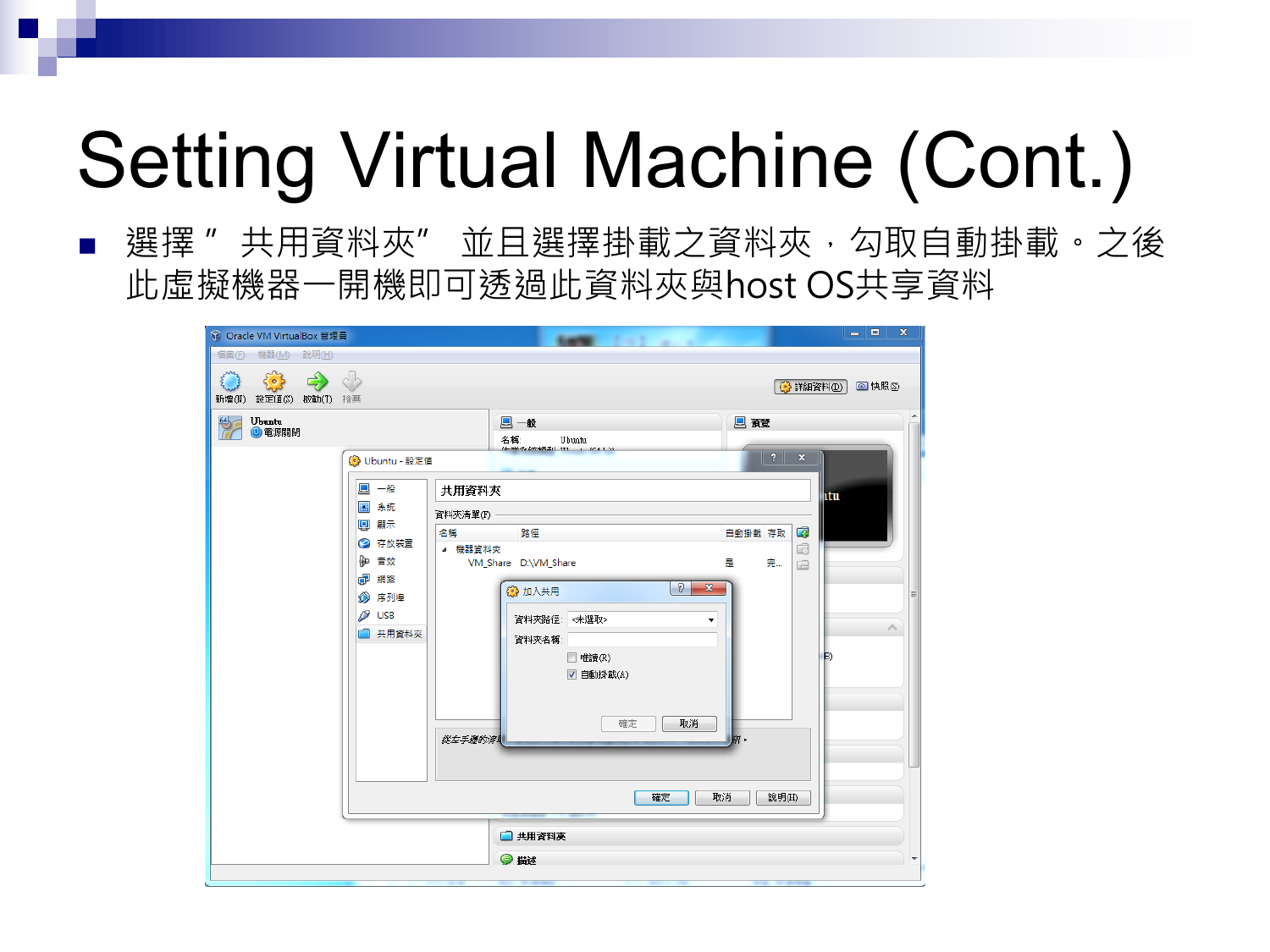## Install Ubuntu

### ■ 執行啟動就會自動進入Ubuntu安裝程式

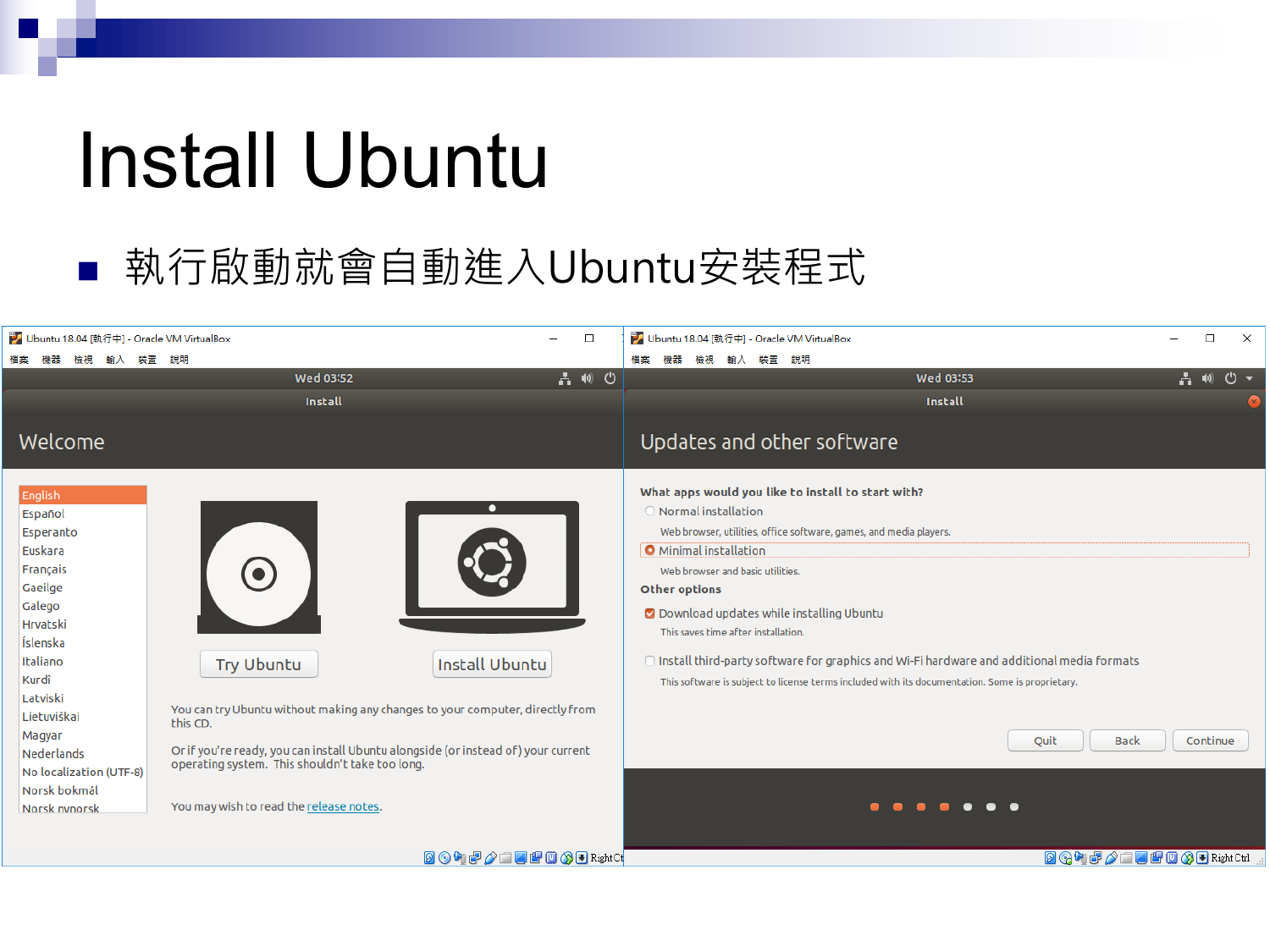# Install Compiler, Library

### **n** Tools

□ GCC

□ Make

### ■ Library

- □ 32bits support Library (libc6:i386 libncurses5:i386 libstdc++6:i386)
- $\Box$  flex, bison, build-essential

#### n **Commands:**

- $\Box$  sudo apt-get update
- □ sudo apt-get install gcc  $g++$  make libc6:i386 libncurses5:i386 libstdc++6:i386 flex bison build-essential -y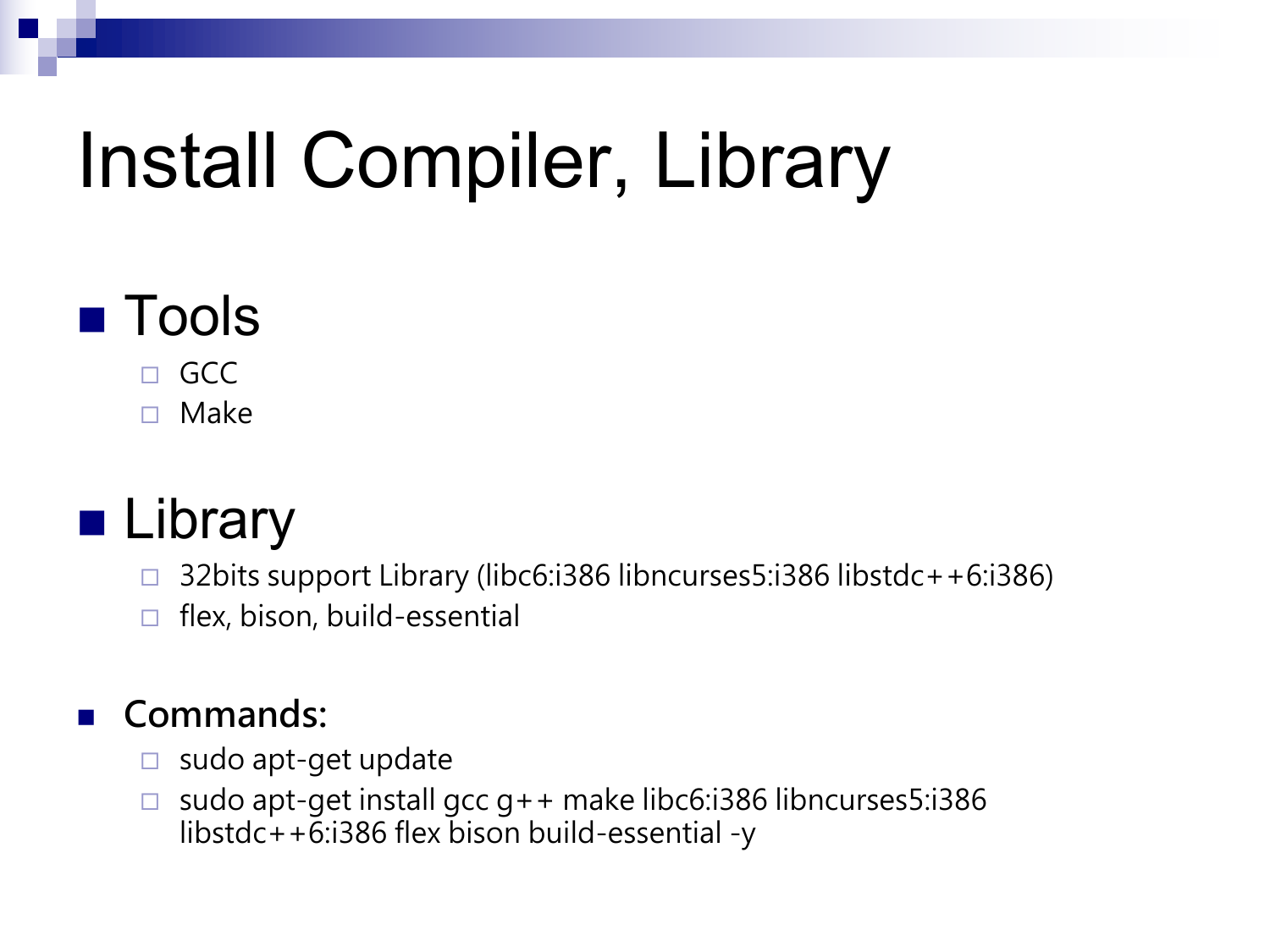## Install QEMU

#### **n** QEMU source

https://download.qemu.org/qemu-3.0.0.tar.xz

- 建立工作資料夾,並下載qemu-3.0.0.tar.xz、解壓縮到 workspace/Src
	- □ mkdir -p ~/workspace/Src
	- $\Box$  cd ~/workspace/Src
	- □ wget https://download.qemu.org/qemu-3.0.0.tar.xz
	- $\Box$  tar -xvf qemu-3.0.0.tar.xz -C ~/workspace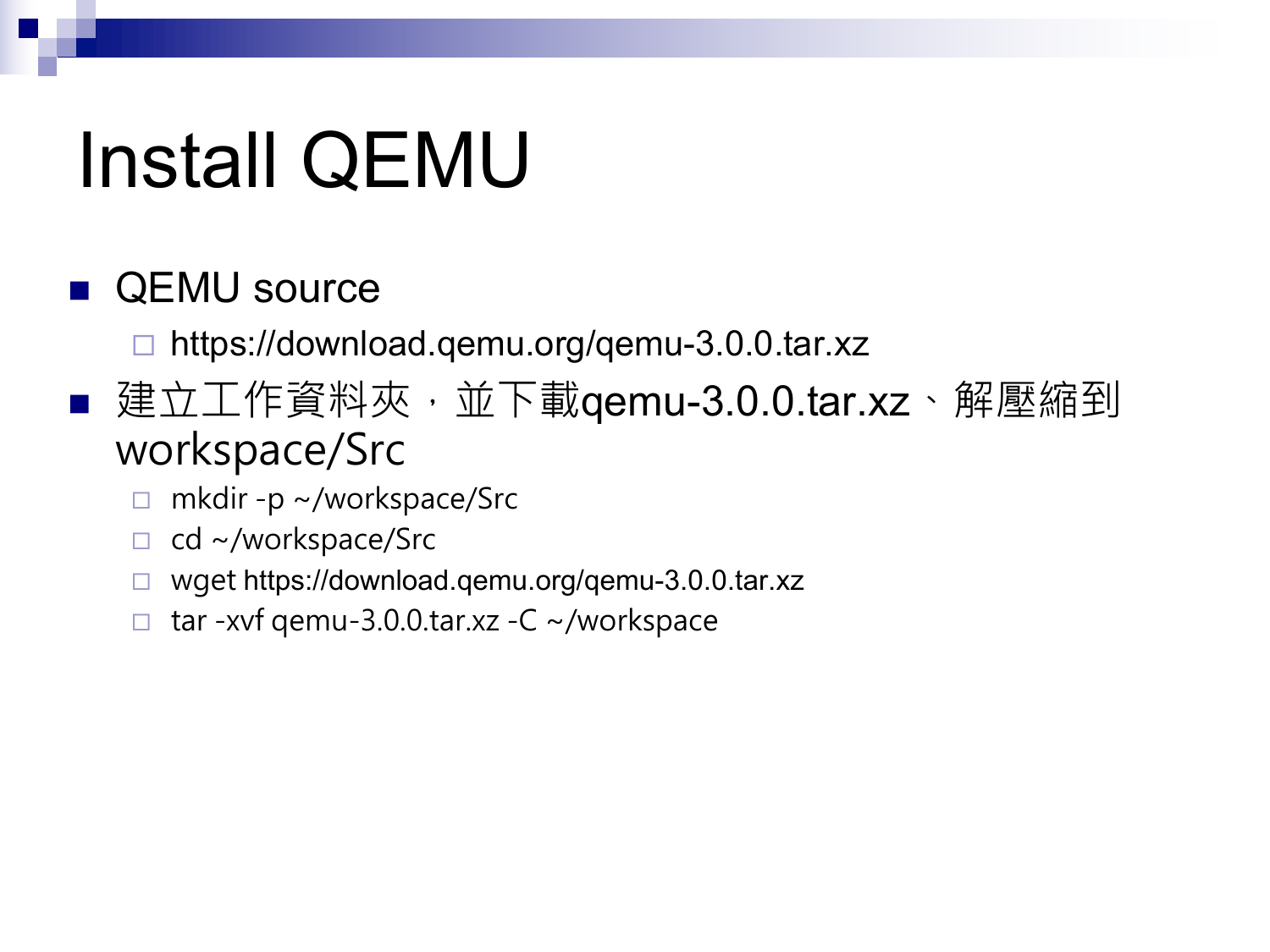# Install QEMU(Cont.)

### n 設定QEMU的模擬對象以及所要安裝的目錄

- $\Box$  cd qemu-3.0.0
- $\Box$  mkdir build
- $\Box$  cd build
- ¨ ../configure --target-list="arm-softmmu,arm-linux-user" prefix=\${HOME}/workspace/qemu-bin-3.0.0
- □ --target-list為我們所希望模擬的目標選項。這裡的arm-softmmu代表我們想要 QEMU針對整個平台(包含CPU與周邊硬體)做模擬(如realview versatile family), 而arm-linux-user則是只做CPU指令集架構的轉換模擬。兩者的CPU指令集架構 都是透過Binary Transation完成。
- □ --prefix為安裝目的資料夾選項
- $\Box$  make –j8
- make install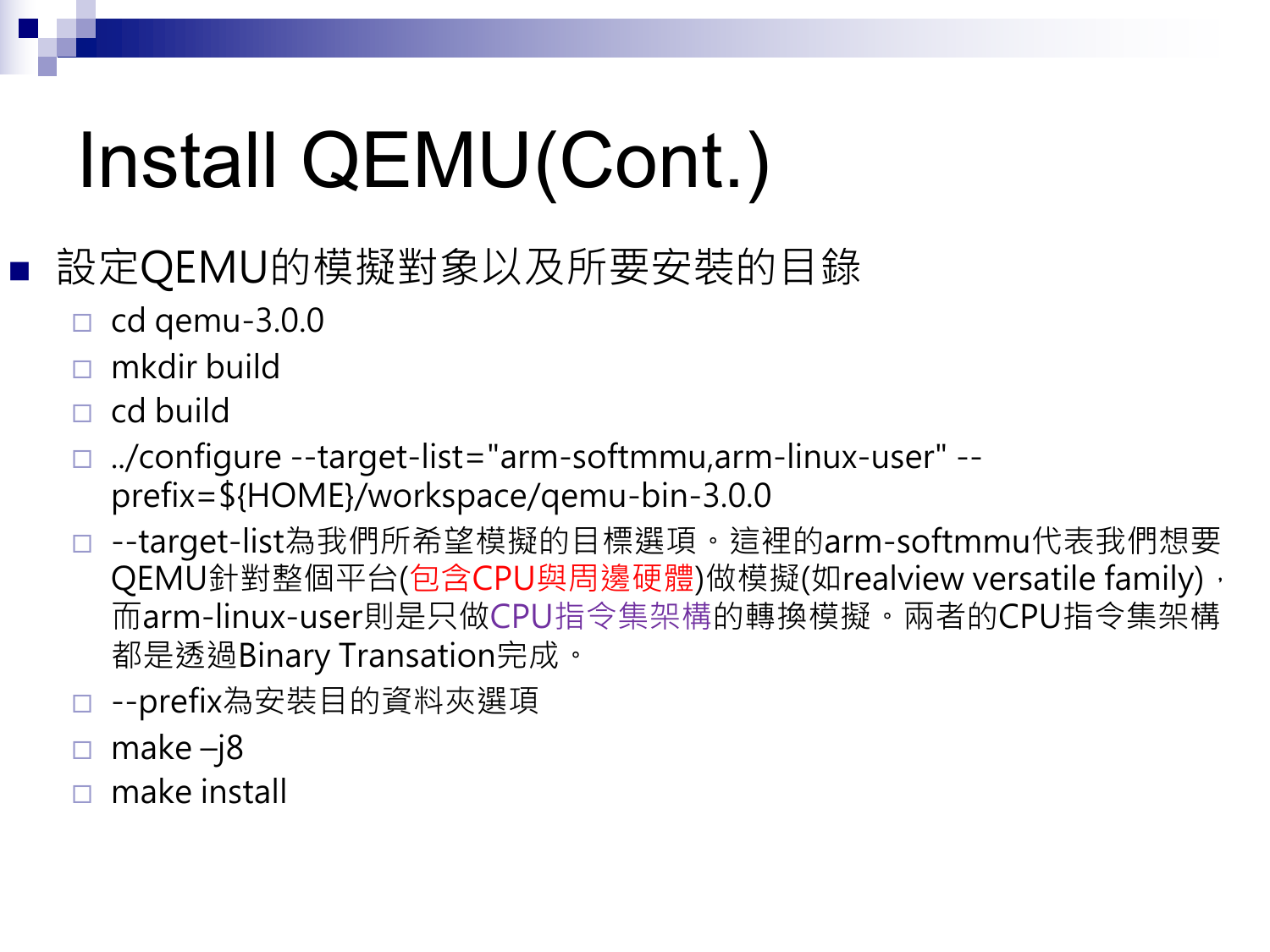# Install QEMU(Cont.)

- 安裝完成後,~/workspace/qemu-bin-3.0.0/bin中有所有的QEMU 執行檔
	- □ qemu-arm 為 arm-linux-user產物
	- □ qemu-system-arm 為 arm-softmmu 產物
	- □ 之後的實驗, QEMU的部分我們將透過這兩個執行檔完成。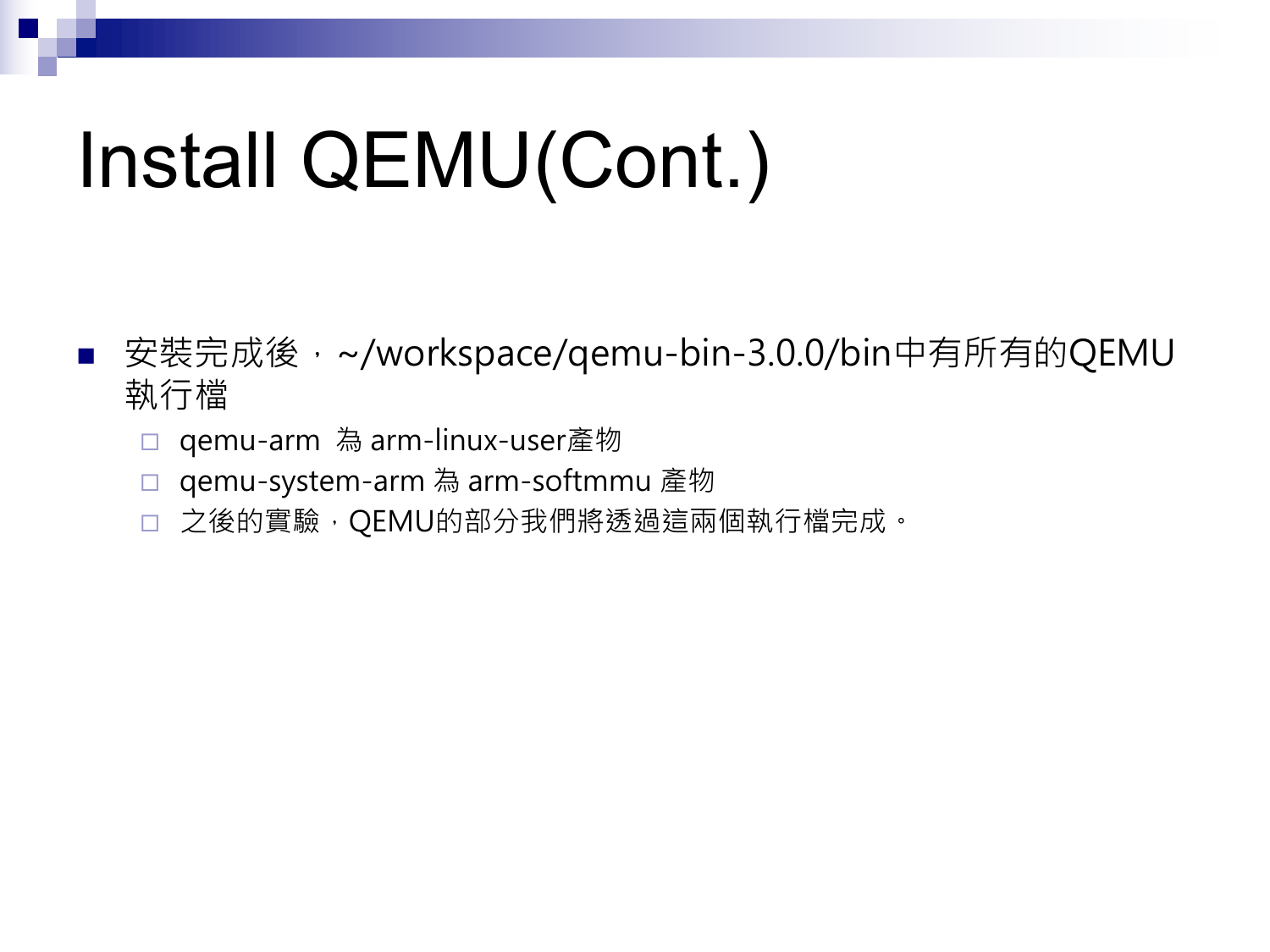# Cross Compiler

- $\blacksquare$  A cross compiler can build the executable code for the target platform other than the one on which the compiler is run.
- ARM cross compiler
	- □ARM-elf-gcc, ARM-linux-gcc
	- **□RVDS, ADS**
	- □ Build ARM executable code on X86/AMD64 machine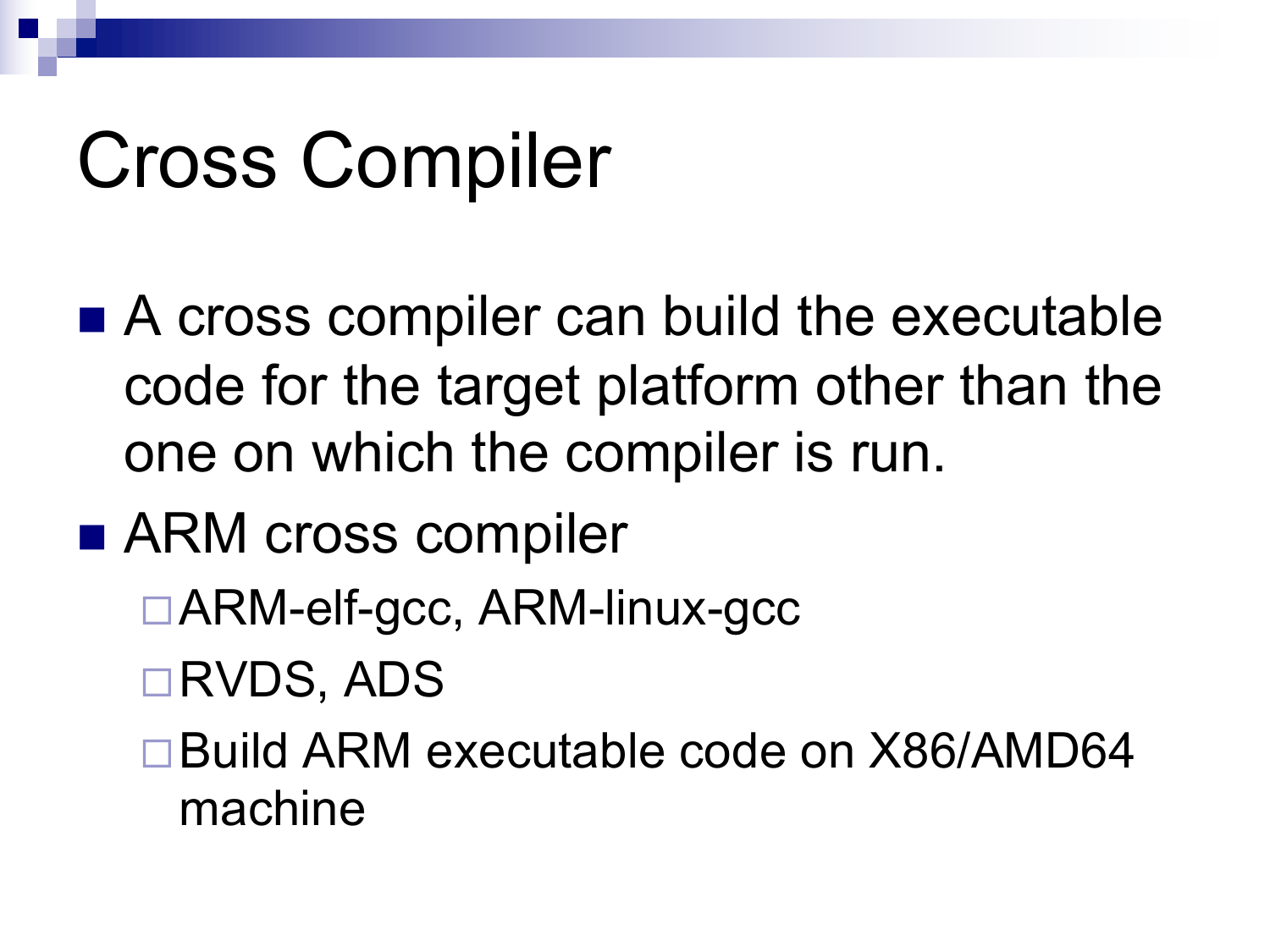# Setting ARM Linux GCC

### Get ARM-Linux-gcc (Mentor)

- http://www.codesourcery.com/gnu\_toolchains/arm/download.html
- 我們以2014.09-25版本(Lite Edition)作範例
	- $\Box$  URL:
		- https://sourcery.mentor.com/GNUToolchain/package12813/ public/arm-none-linux-gnueabi/arm-2014.05-29-arm-nonelinux-gnueabi-i686-pc-linux-gnu.tar.bz2
	- $\Box$  GCC 4.8.3
	- Glibc 2.18
	- ¨ Linux Kernel 4.14.85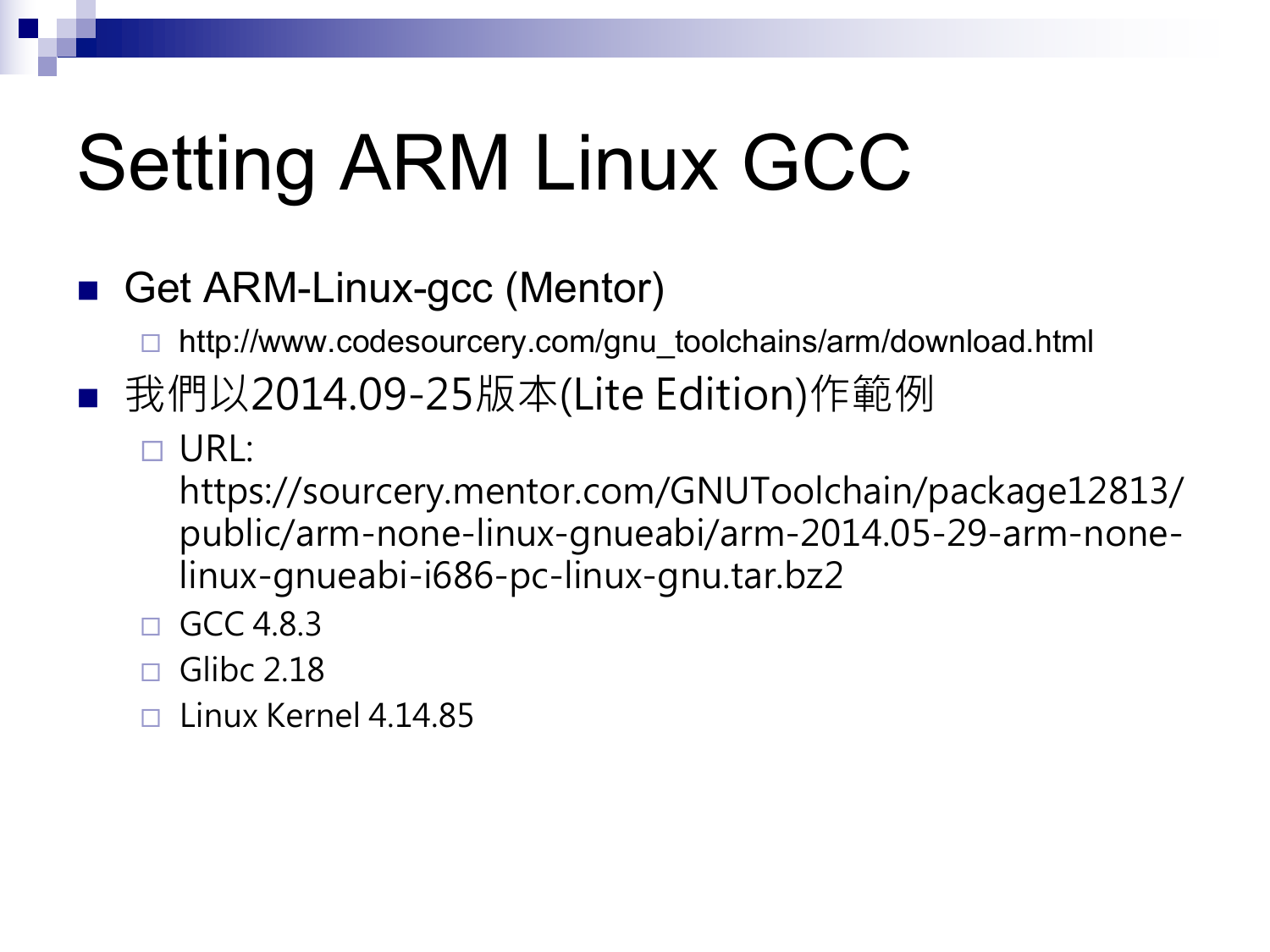# Setting ARM Linux GCC (Cont.)

- 解壓縮並且將執行檔宣告至預設執行區(壓縮檔先行放在 家目錄)
	- $\Box$  tar –xvf arm-2014.05-29-arm-none-linux-gnueabi-i686-pclinux-gnu.tar.bz2 -C ~/workspace
	- □ export PATH="\${HOME}/workspace/arm-2014.05/bin:\$PATH"
	- □ 請注意: export此行指令, 只要terminal重開就必須再次執行。可 用 vim ~/.bashrc 加入此行指令讓terminal開啟時自動執行此行 指令。
- 執行"arm-none-linux-gnueabi-gcc –v"觀察是否設定 完成。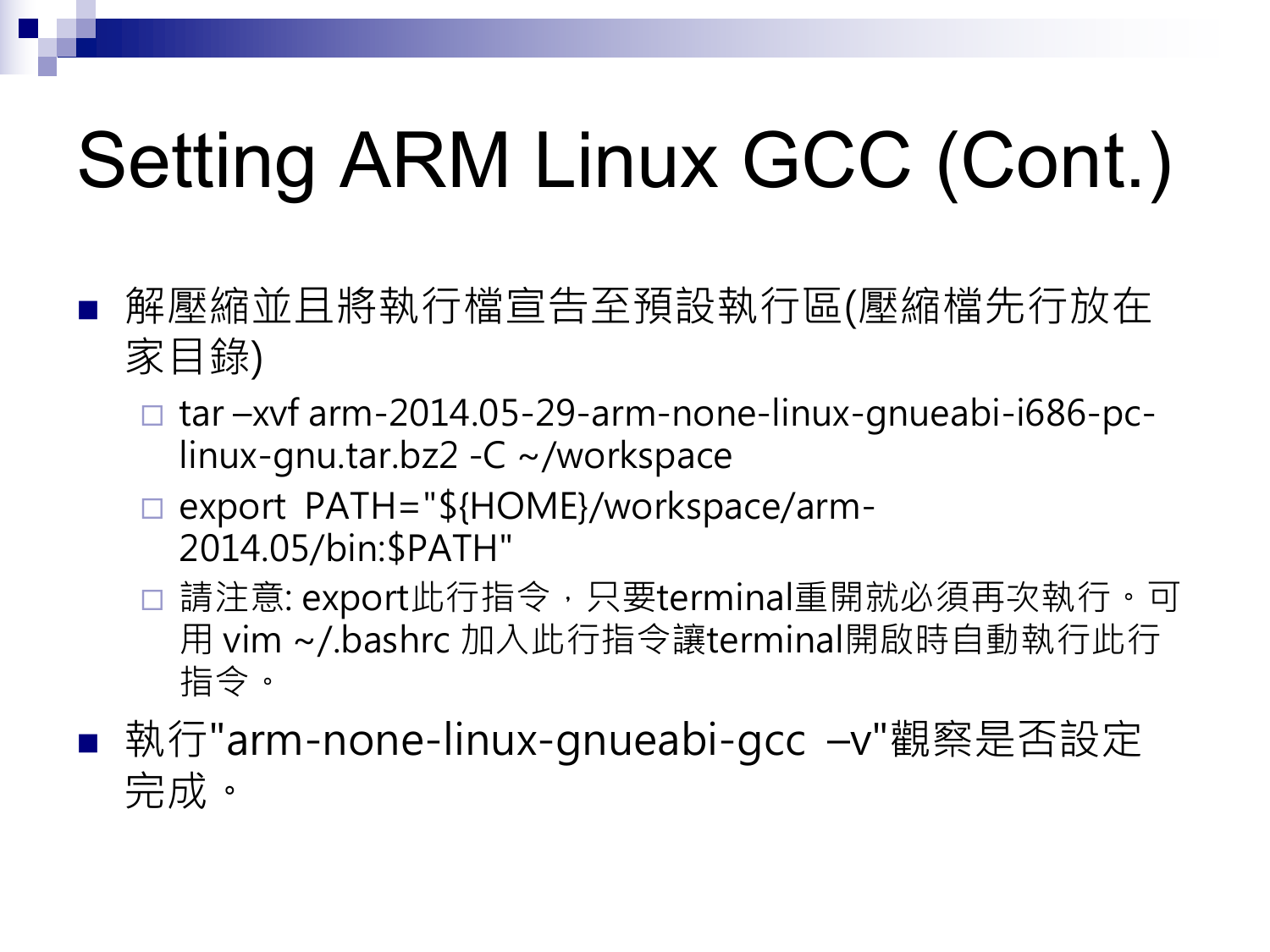# Compile C code

- 利用編輯器完成一段簡短的C程式碼並且使用arm-linux-gcc 編譯。
	- □ cd ~/workspace && mkdir test

10

- 在test資料夾中新增test.c 並寫幾行簡單程式
- arm-none-linux-gnueabi-gcc test.c -o test.o
- arm-none-linux-gnueabi-objdump –xD test.o > dump.txt
- □ 從dump.txt可以看出透過cross compiler我們編出ARM code了!

| test.c <b>X</b>                                                                                                                                | dump.txt $\times$                                                                                                                                             |
|------------------------------------------------------------------------------------------------------------------------------------------------|---------------------------------------------------------------------------------------------------------------------------------------------------------------|
| $1$ #include <stdio.h><br/><math>3</math> int main(){<br/>printf("COURSE: Computer Architecture\n");<br/>return <math>\theta</math>;</stdio.h> | 2 test.0:<br>file format elf32-littlearm<br>$3$ test.o<br>4 architecture: arm, flags 0x00000112:<br>5 EXEC P, HAS SYMS, D PAGED<br>6 start address 0x00008380 |